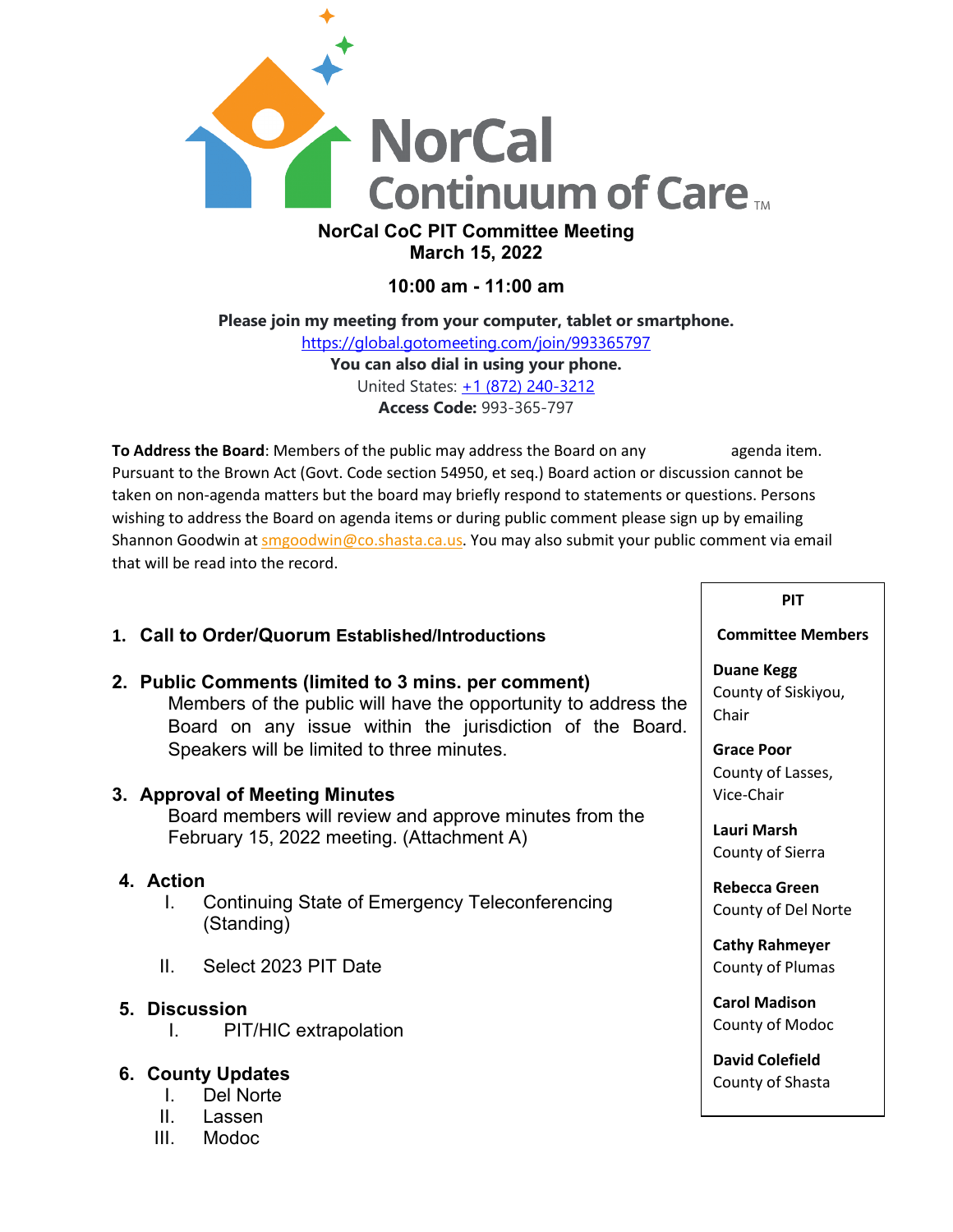

- 
- V. Shasta
- VI. Sierra
- VII. Siskiyou
- **7. Discussion Items for Next Meeting**
- **8. Adjournment**

## **Next Meeting**

April 19, 2022

## **10:00 am – 11:00 am**

If requested, the agenda shall be made available in appropriate alternative formats to persons with a disability, as required by Section 202 of the Americans with Disabilities Act of 1990 (42 U.S.C. Sec. 12132), and the federal rules and regulations adopted in implementation thereof. You may contact the Shasta County Housing and Community Action Agency at 530-225-5160 for disability-related modifications or accommodations, including auxiliary aids or services, in order to participate in the public meeting. **The agenda shall include information regarding how, to whom, and when a request for disability-related modification or accommodation, including auxiliary aids or services, may be made by a person with a disability who requires a modification or accommodation in order to participate in the public meeting.**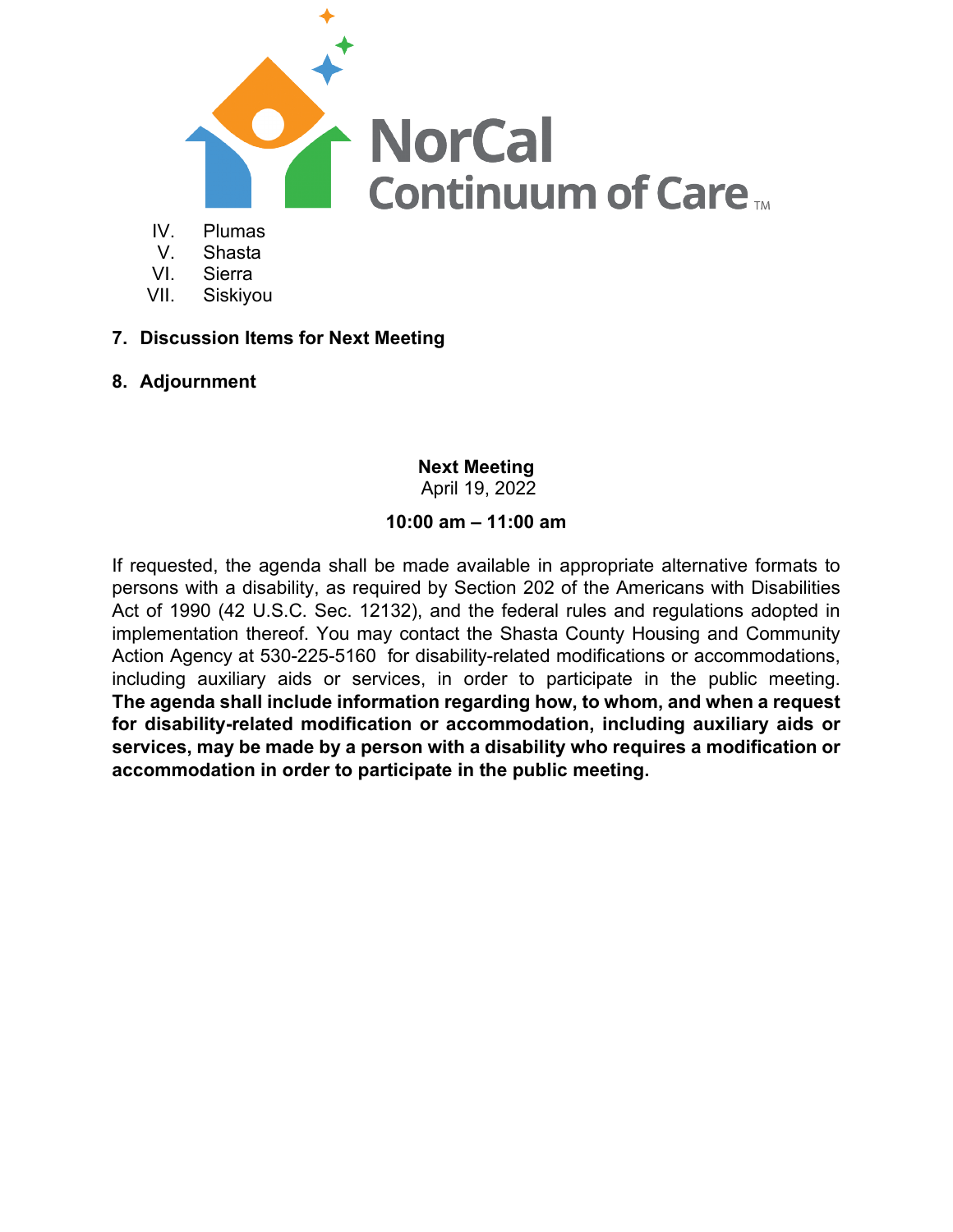

### **(PIT) Board Meeting February 15, 2021 10:03 pm – 10:28 pm Teleconference**

### **1. Call to Order/Quorum Established/Introductions**

Meeting was called to order 10:03 pm by (Grace Poor). Quorum was established.

Present: (Grace Poor, Roy Jackson, Cathy Rahmeyer, Laurie Marsh, David Colefield)

**2. Approval of Meeting Minutes:** Motion was made to approve the minutes as is, by Laurie Marsh and seconded by Cathy Rahmeyer Roll call was taken: all approved-David Colefield was having audio problems.

#### **3. Public Comments (limited to 3 mins. per comment)**

Kristen Schreder from the City of Redding was in attendance and wanted to speak on Agenda Discussion item I. Counting Us Application.

## **4. Action:**

#### **I. Continuing State of Emergency Teleconferencing**

A motion was made regarding- Continuing State of Emergency Teleconferencing because it was still a hazard due to COVID, by Cathy Rahmeyer and was seconded by Rebecca Green. Roll call was taken All approved, Non-opposed.

#### **5. Discussion:**

#### **I. Counting Us Application**

There was brief discussion that it was found to be very helpful, by most of the members present. Kristen Schreder asked if there is any input regarding improvements, what worked, what didn't but, none of the members had any constructive feedback**.**

Cathy stated she felt that the update (having App and Paper Form Match) was fabulous and made the count much easier. Grace agreed.

Keith and Kristen were asked if there was a way to get demographics, County specific reports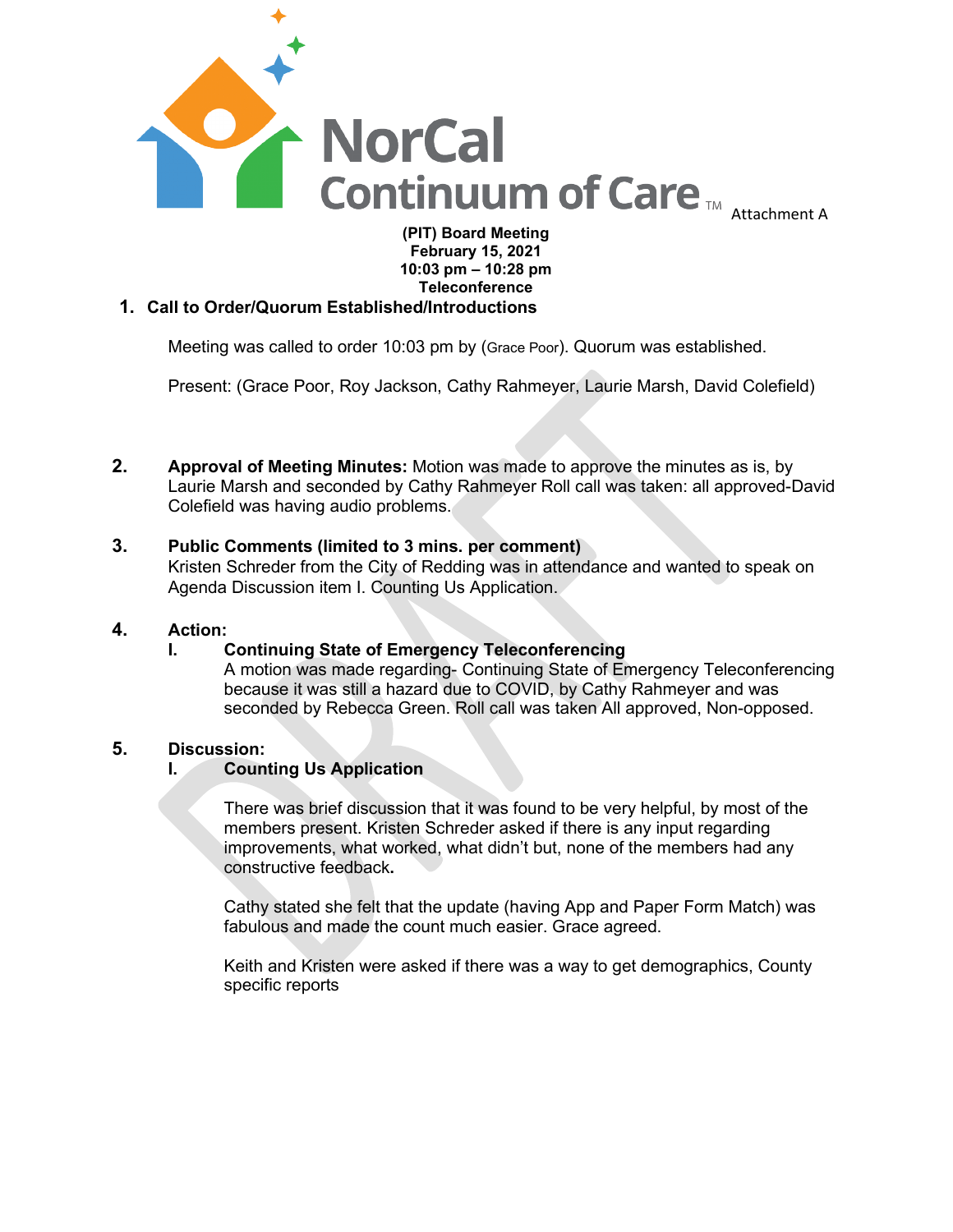

Shasta Advisory Board was looking for formal feedback on the Apps utilization- Is it worth the cost. All present stated they believed the App was well worth the cost.

Keith also asked if all counties were done with their data entry? He's asked that each county export the details as soon as possible. He was preparing rough numbers for the Executive Board Meeting.

He stressed how important this count was to future funding.

### **6. County Updates**

**Del Norte:** Roy reported that their PIT count was at 430-440. He said the Unsheltered went well, Sheltered could have been better. He asked Keith why it was only showed 404. Keith explained it went by Household and whether or not the Sheltered was in an acceptable shelter.

**Lassen:** Grace reported that they had to do their count more than one day due to COVID, they were short on volunteers.

**Modoc:** Keith spoke for Modoc they had 10 surveys; data entry has been completed.

**Plumas:** Cathy reported that they completed 145 unsheltered and 96 sheltered. Some were due to loss of employment and other were from the Dixie Fire.

**Shasta:** David has been out ill so he did could not speak to the count at this time.

**Sierra:** Laurie reported they had 12 completed surveys

**Siskiyou:** Keith report PIT is done but, that Duane is still working on the Sheltered.

**Lead Agency update**: Keith will look for follow up on completed Surveys. He would like to begin the HUD Report, that is due in April.

He spoke about asking for a Discussion regarding HAPP3 funds to pay for the US App. Until now the City of Redding has graciously paid for the Apps use. Using HAPP funds will be a discussion taken up at the Executive Board Meeting.

**7. Discussion items for Next Meeting:** Grace asked if there were any Discussion items for the next meeting, none stated.